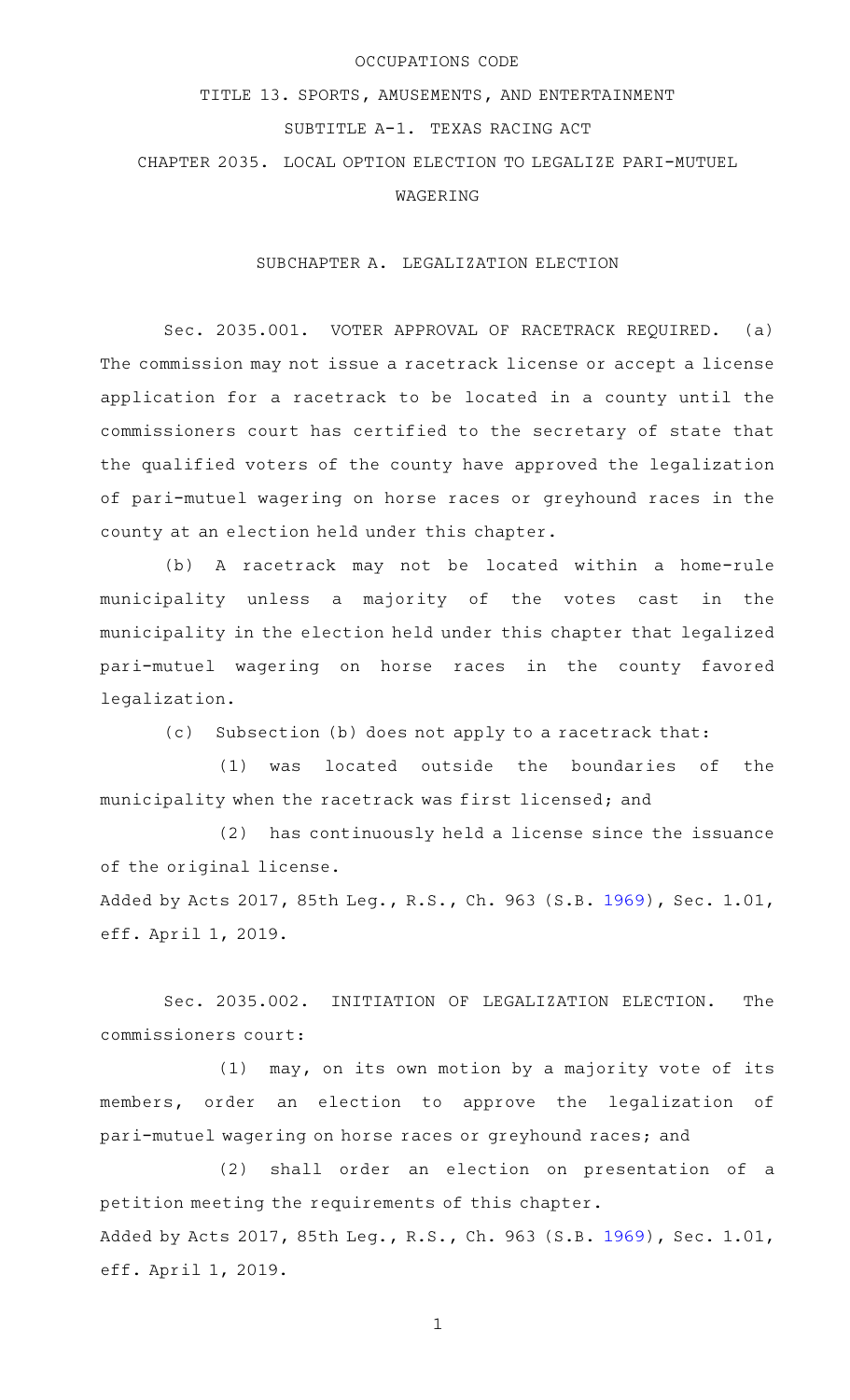Sec. 2035.003. ELECTION TO APPROVE WAGERING ON SIMULCAST RACES. The commissioners court of a county in which a racetrack is conducting live racing may, on its own motion by a majority vote of its members, order an election to approve pari-mutuel wagering on simulcast horse races or greyhound races.

Added by Acts 2017, 85th Leg., R.S., Ch. 963 (S.B. [1969](http://www.legis.state.tx.us/tlodocs/85R/billtext/html/SB01969F.HTM)), Sec. 1.01, eff. April 1, 2019.

Sec. 2035.004. APPLICATION FOR PETITION; ISSUANCE. If 10 or more registered voters of the county file a written application, the county clerk shall issue to the applicants a petition to be circulated among registered voters for their signatures. Added by Acts 2017, 85th Leg., R.S., Ch. 963 (S.B. [1969](http://www.legis.state.tx.us/tlodocs/85R/billtext/html/SB01969F.HTM)), Sec. 1.01, eff. April 1, 2019.

Sec. 2035.005. CONTENTS OF PETITION APPLICATION. To be valid, the petition application must contain:

(1) a heading, as follows: "Application for a Petition for a Local Option Election to Approve the Legalization of Pari-mutuel Wagering on Horse Races" or "Application for a Petition for a Local Option Election to Approve the Legalization of Pari-mutuel Wagering on Greyhound Races," as appropriate;

 $(2)$  a statement of the issue to be voted on, as follows: "Legalizing pari-mutuel wagering on horse races in \_\_\_\_\_\_\_\_\_\_ County" or "Legalizing pari-mutuel wagering on greyhound races in \_\_\_\_\_\_\_\_\_\_\_\_\_\_ County," as appropriate;

(3) a statement immediately above the signatures of the applicants, as follows: "It is the hope, purpose, and intent of the applicants whose signatures appear below that pari-mutuel wagering on horse races be legalized in \_\_\_\_\_\_\_\_\_\_\_\_ County" or "It is the hope, purpose, and intent of the applicants whose signatures appear below that pari-mutuel wagering on greyhound races be legalized in \_\_\_\_\_\_\_\_\_\_\_\_\_ County," as appropriate; and

 $(4)$  the printed name, signature, residence address, and voter registration certificate number of each applicant. Added by Acts 2017, 85th Leg., R.S., Ch. 963 (S.B. [1969](http://www.legis.state.tx.us/tlodocs/85R/billtext/html/SB01969F.HTM)), Sec. 1.01,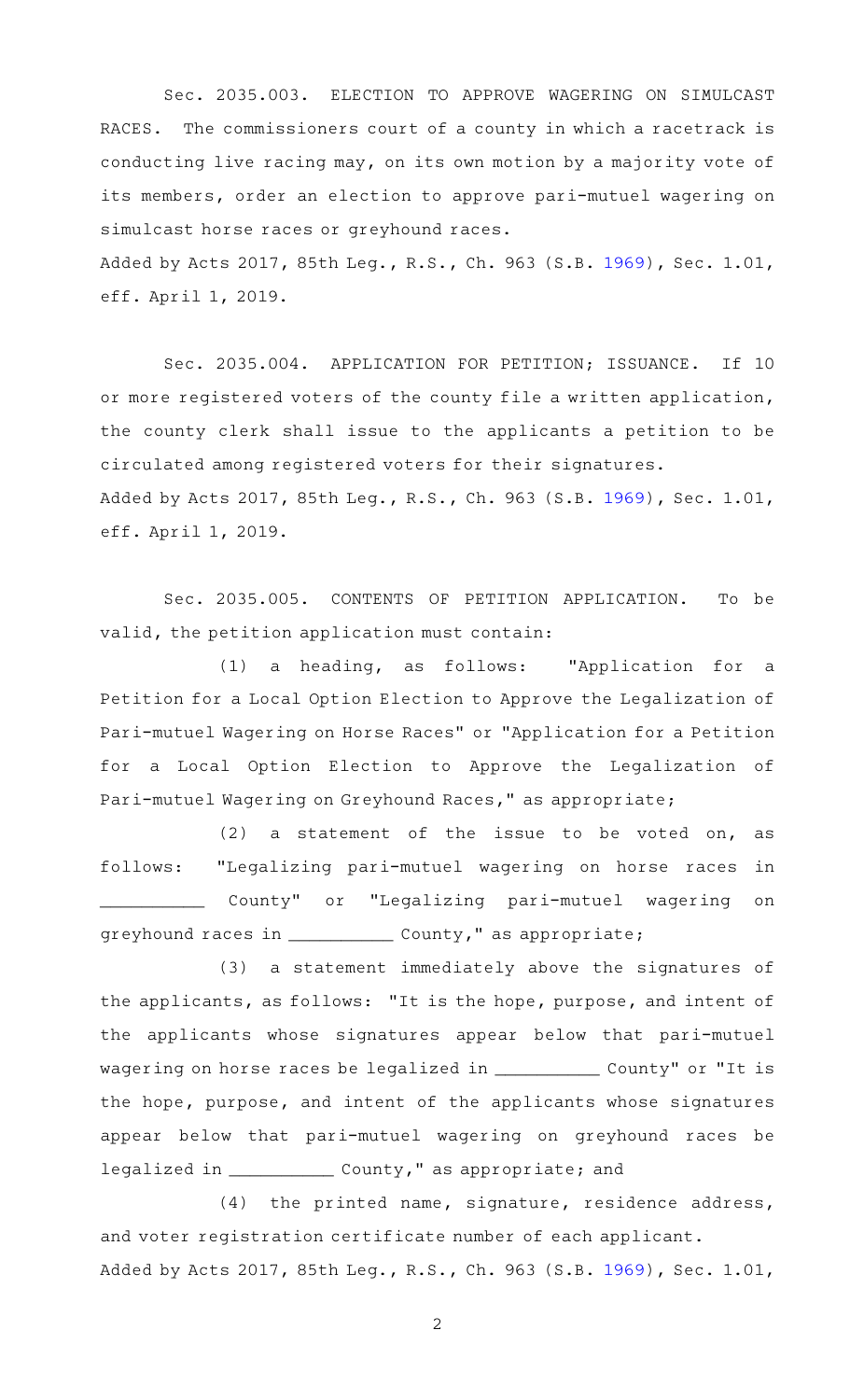Sec. 2035.006. CONTENTS OF PETITION. To be valid, the petition must contain:

(1) a heading, as follows: "Petition for a Local Option Election to Approve the Legalization of Pari-mutuel Wagering on Horse Races" or "Petition for a Local Option Election to Approve the Legalization of Pari-mutuel Wagering on Greyhound Races," as appropriate;

 $(2)$  a statement of the issue to be voted on, in the same words used in the application;

(3) a statement immediately above the signatures of the petitioners, as follows: "It is the hope, purpose, and intent of the petitioners whose signatures appear below that pari-mutuel wagering on horse races be legalized in \_\_\_\_\_\_\_\_\_\_\_\_\_ County" or "It is the hope, purpose, and intent of the petitioners whose signatures appear below that pari-mutuel wagering on greyhound races be legalized in \_\_\_\_\_\_\_\_\_\_\_\_\_ County," as appropriate;

(4) lines and spaces for the names, signatures, addresses, and voter registration certificate numbers of the petitioners; and

(5) the date of issuance, the serial number, and the seal of the county clerk on each page. Added by Acts 2017, 85th Leg., R.S., Ch. 963 (S.B. [1969](http://www.legis.state.tx.us/tlodocs/85R/billtext/html/SB01969F.HTM)), Sec. 1.01, eff. April 1, 2019.

Sec. 2035.007. COPIES. The county clerk shall keep the application and a copy of the petition in the clerk 's office files. The clerk shall issue to the applicants the number of copies requested by the applicants.

Added by Acts 2017, 85th Leg., R.S., Ch. 963 (S.B. [1969](http://www.legis.state.tx.us/tlodocs/85R/billtext/html/SB01969F.HTM)), Sec. 1.01, eff. April 1, 2019.

Sec. 2035.008. REQUIREMENTS TO ORDER ELECTION. The commissioners court shall order an election if the petition:

(1) is filed with the county clerk not later than the 30th day after the date of the petition 's issuance; and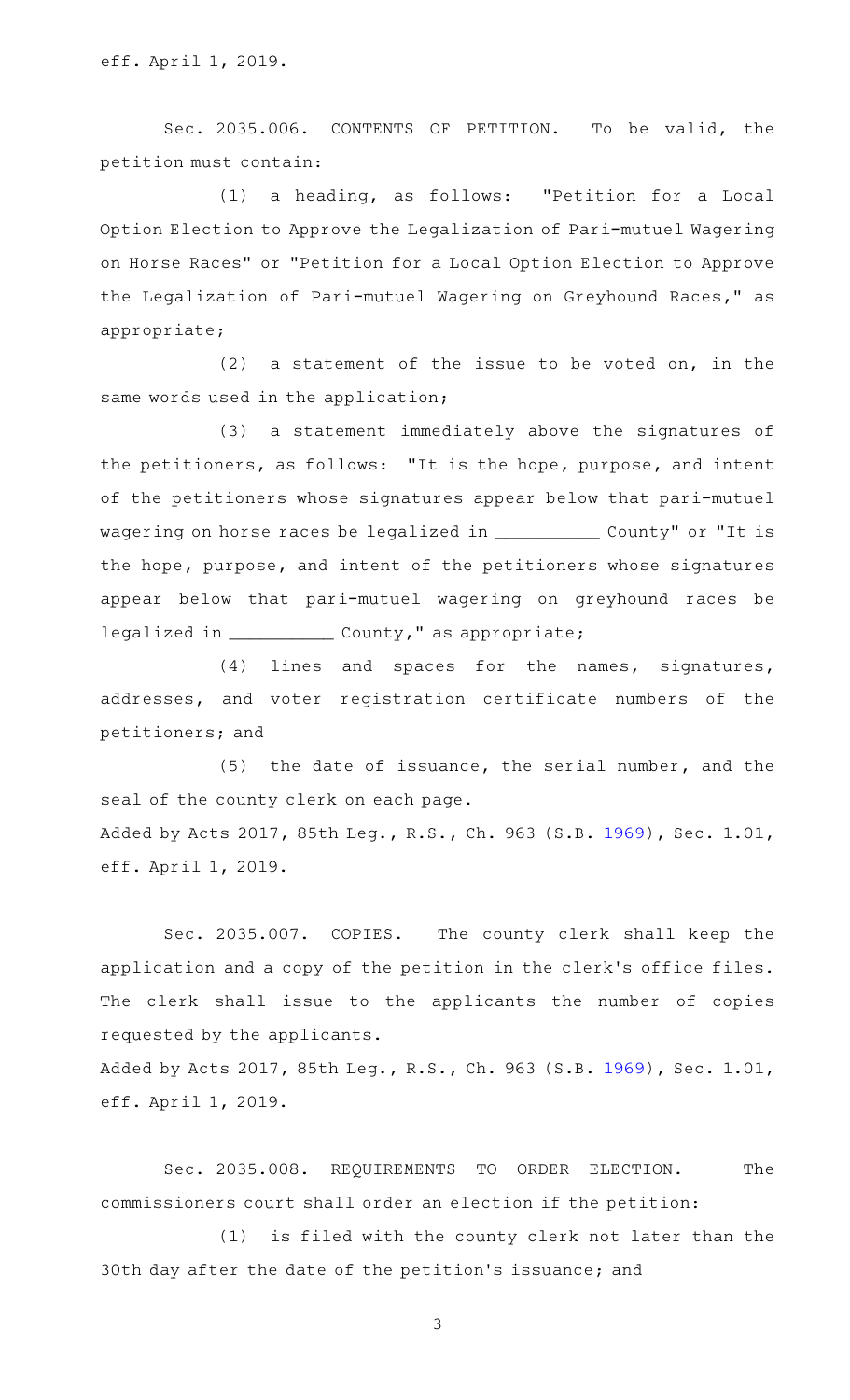(2) contains a number of signatures of registered county voters equal to at least five percent of the number of votes cast in the county for all candidates for governor in the most recent gubernatorial general election. Added by Acts 2017, 85th Leg., R.S., Ch. 963 (S.B. [1969](http://www.legis.state.tx.us/tlodocs/85R/billtext/html/SB01969F.HTM)), Sec. 1.01, eff. April 1, 2019.

Sec. 2035.009. VERIFICATION OF PETITION. (a) Except as otherwise provided by Section [277.003,](http://www.statutes.legis.state.tx.us/GetStatute.aspx?Code=EL&Value=277.003) Election Code, the county clerk shall, on request of any person, check each name on the petition to determine whether the signer is a registered county voter.

(b) The person requesting this verification by the county clerk shall pay the county clerk a sum equal to 20 cents per name before commencement of the verification.

(c) The county clerk may not count a signature if there is reason to believe that:

 $(1)$  the signature is not the actual signature of the purported signer;

 $(2)$  the voter registration certificate number is incorrect;

(3) the signature duplicates a name or handwriting used in any other signature on the petition;

or

(4) the residence address of the signer is incorrect;

(5) the name of the voter is not signed exactly as the name appears on the official copy of the current list of registered voters for the voting year in which the petition is issued. Added by Acts 2017, 85th Leg., R.S., Ch. 963 (S.B. [1969](http://www.legis.state.tx.us/tlodocs/85R/billtext/html/SB01969F.HTM)), Sec. 1.01, eff. April 1, 2019.

Sec. 2035.010. CERTIFICATION OF PETITION SIGNATURES. Not later than the 40th day after the date the petition is filed, excluding Saturdays, Sundays, and legal holidays, the county clerk shall certify to the commissioners court the number of registered voters signing the petition.

Added by Acts 2017, 85th Leg., R.S., Ch. 963 (S.B. [1969](http://www.legis.state.tx.us/tlodocs/85R/billtext/html/SB01969F.HTM)), Sec. 1.01,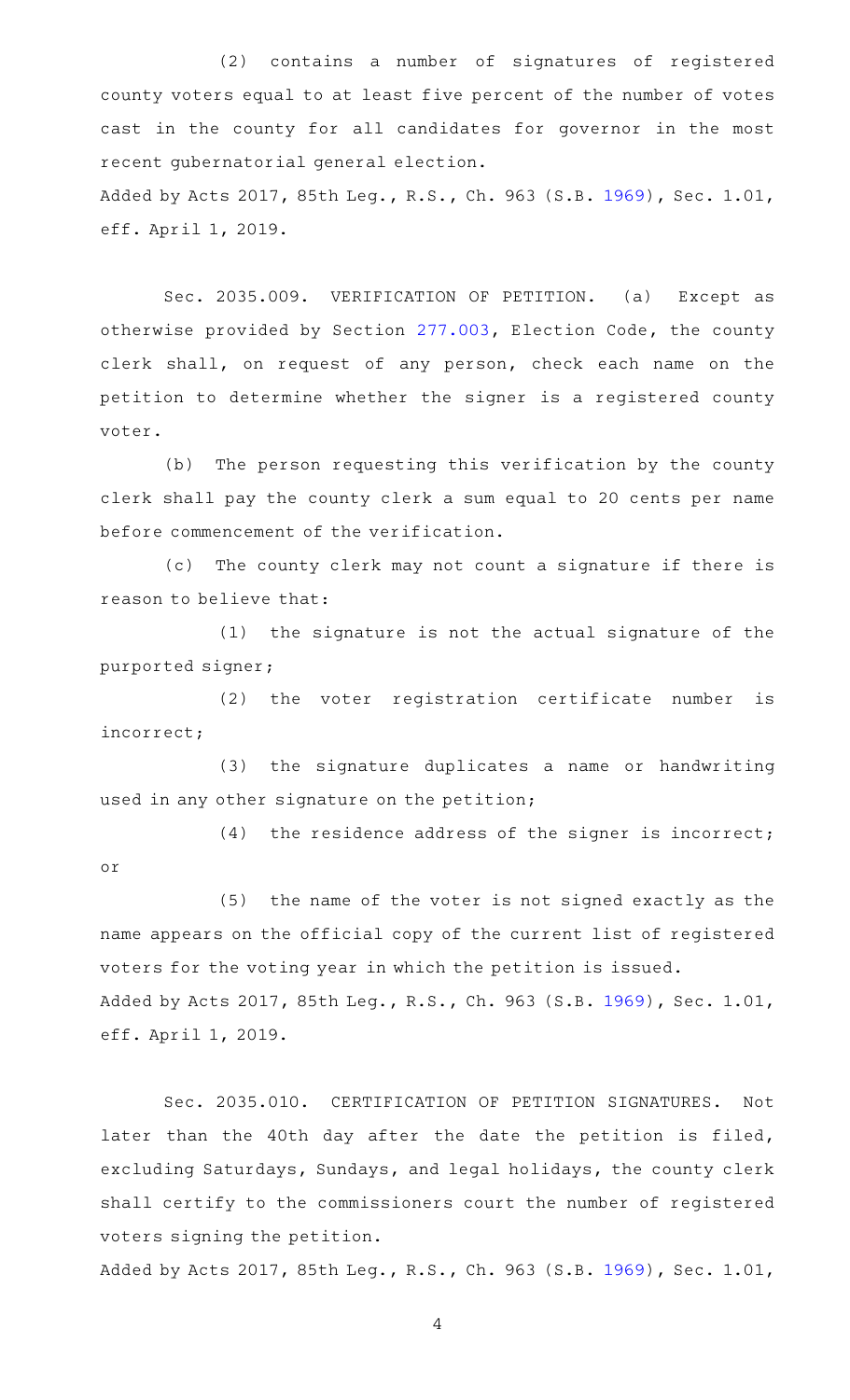eff. April 1, 2019.

Sec. 2035.011. RECORD IN MINUTES. The commissioners court shall record in the court's minutes:

 $(1)$  the date the petition is filed; and

 $(2)$  the date the petition is certified by the county clerk. Added by Acts 2017, 85th Leg., R.S., Ch. 963 (S.B. [1969](http://www.legis.state.tx.us/tlodocs/85R/billtext/html/SB01969F.HTM)), Sec. 1.01,

eff. April 1, 2019.

Sec. 2035.012. ORDER FOR ELECTION; ELECTION DATE. (a) If the petition contains the required number of signatures and is in proper order, the commissioners court shall, at the court's next regular session after the certification by the county clerk, order an election to be held at the regular polling place in each county election precinct in the county on the next uniform election date authorized by Section [41.001,](http://www.statutes.legis.state.tx.us/GetStatute.aspx?Code=EL&Value=41.001) Election Code, that occurs at least 20 days after the date of the order.

(b) The commissioners court shall state in the order the issue to be voted on in the election. Added by Acts 2017, 85th Leg., R.S., Ch. 963 (S.B. [1969](http://www.legis.state.tx.us/tlodocs/85R/billtext/html/SB01969F.HTM)), Sec. 1.01, eff. April 1, 2019.

Sec. 2035.013. EVIDENCE OF VALIDITY. An order under Section [2035.012](http://www.statutes.legis.state.tx.us/GetStatute.aspx?Code=OC&Value=2035.012) is prima facie evidence of compliance with all provisions necessary to give the order validity. Added by Acts 2017, 85th Leg., R.S., Ch. 963 (S.B. [1969](http://www.legis.state.tx.us/tlodocs/85R/billtext/html/SB01969F.HTM)), Sec. 1.01, eff. April 1, 2019.

Sec. 2035.014. ELECTION PROCEDURES GOVERNED BY ELECTION CODE. An election under this chapter shall be held and the returns shall be prepared and canvassed in conformity with the Election Code.

Added by Acts 2017, 85th Leg., R.S., Ch. 963 (S.B. [1969](http://www.legis.state.tx.us/tlodocs/85R/billtext/html/SB01969F.HTM)), Sec. 1.01, eff. April 1, 2019.

Sec. 2035.015. BALLOT PROPOSITION. The ballots for an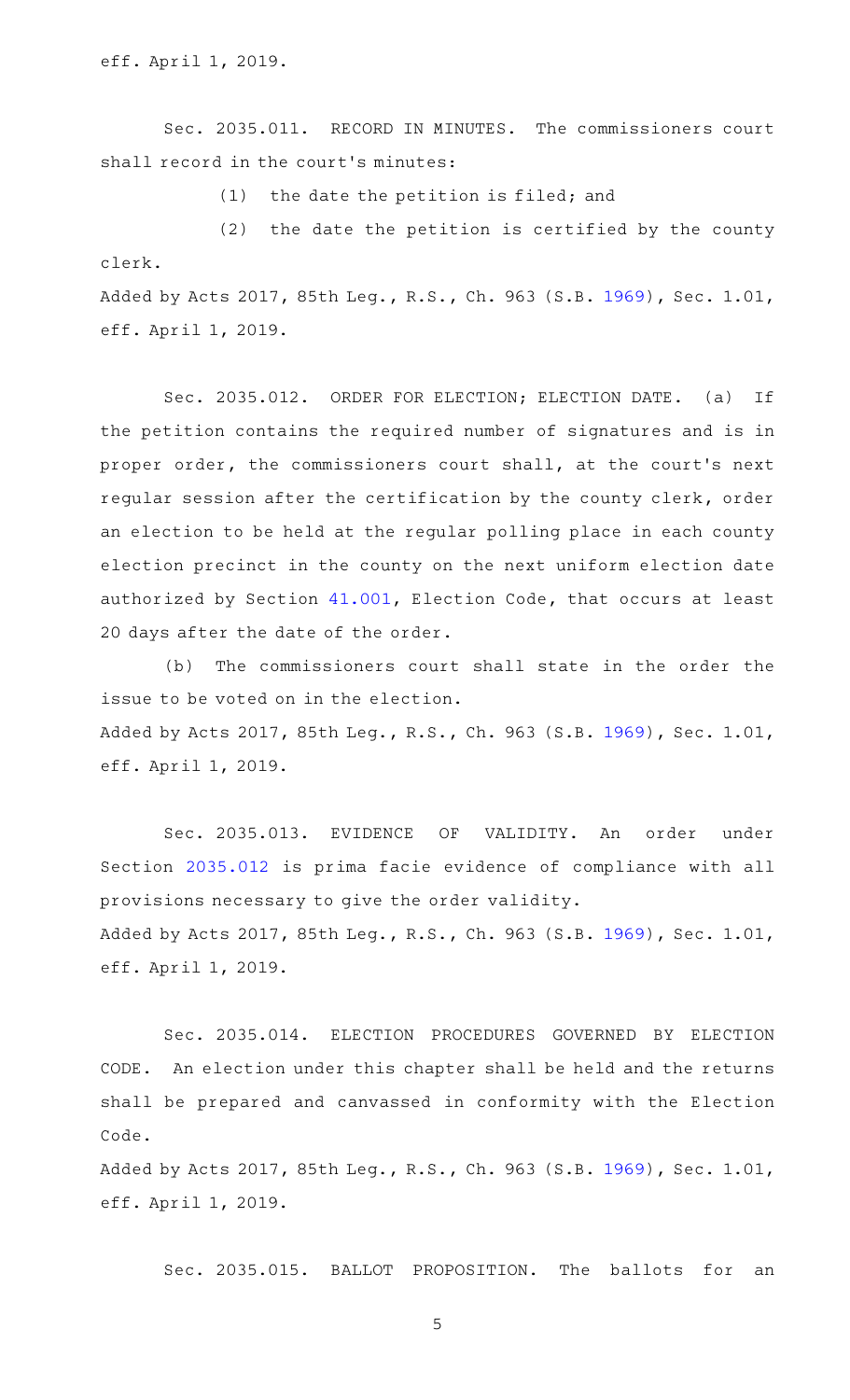election under this subchapter shall be printed to permit voting for or against the proposition: "Legalizing pari-mutuel wagering on horse races in \_\_\_\_\_\_\_\_\_\_\_\_\_ County," "Legalizing pari-mutuel wagering on greyhound races in \_\_\_\_\_\_\_\_\_\_\_\_\_ County," or "Authorizing pari-mutuel wagering on simulcast races in \_\_\_\_\_ County," as appropriate.

Added by Acts 2017, 85th Leg., R.S., Ch. 963 (S.B. [1969](http://www.legis.state.tx.us/tlodocs/85R/billtext/html/SB01969F.HTM)), Sec. 1.01, eff. April 1, 2019.

Sec. 2035.016. CERTIFICATION OF ELECTION RESULTS. If a majority of the votes cast in the election favor the legalization of pari-mutuel wagering on horse races or greyhound races in the county, or the authorization of pari-mutuel wagering on simulcast races in the county, as appropriate, the commissioners court shall certify that fact to the secretary of state not later than the 10th day after the date of the canvass of the returns. Added by Acts 2017, 85th Leg., R.S., Ch. 963 (S.B. [1969](http://www.legis.state.tx.us/tlodocs/85R/billtext/html/SB01969F.HTM)), Sec. 1.01, eff. April 1, 2019.

Sec. 2035.017. FREQUENCY OF ELECTIONS. Another election may not be held in the county under this chapter before the fifth anniversary of the preceding election date. Added by Acts 2017, 85th Leg., R.S., Ch. 963 (S.B. [1969](http://www.legis.state.tx.us/tlodocs/85R/billtext/html/SB01969F.HTM)), Sec. 1.01, eff. April 1, 2019.

## SUBCHAPTER B. ELECTION CONTEST

Sec. 2035.051. INITIATION OF ELECTION CONTEST. Not later than the 30th day after the date the result of the election is declared, any qualified voter of the county may contest the election by filing a petition in the district court of the county. Added by Acts 2017, 85th Leg., R.S., Ch. 963 (S.B. [1969](http://www.legis.state.tx.us/tlodocs/85R/billtext/html/SB01969F.HTM)), Sec. 1.01, eff. April 1, 2019.

Sec. 2035.052. PARTIES. Any person who is licensed or who has submitted to the commission an application to be licensed in any capacity under this subtitle may become a named party to the contest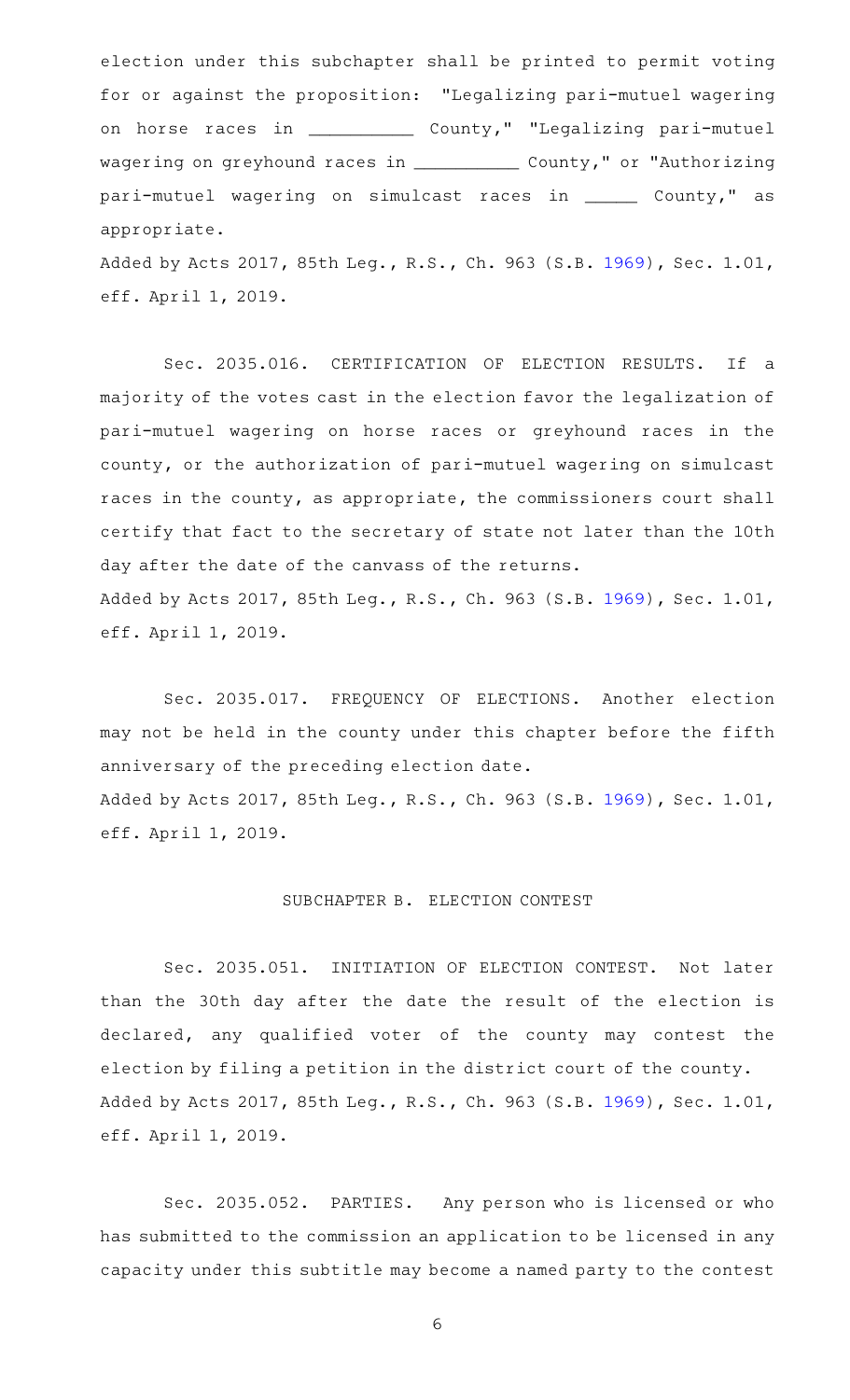proceedings by pleading to the petition on or before the time set for hearing and trial as provided by Section [2035.053](http://www.statutes.legis.state.tx.us/GetStatute.aspx?Code=OC&Value=2035.053)(b) or after that time by intervention on leave of court. Added by Acts 2017, 85th Leg., R.S., Ch. 963 (S.B. [1969](http://www.legis.state.tx.us/tlodocs/85R/billtext/html/SB01969F.HTM)), Sec. 1.01, eff. April 1, 2019.

Sec. 2035.053. CONDUCT OF CONTEST SUIT. (a) The proceedings in the contest suit shall be conducted in the manner prescribed by Title 14, Election Code, for contesting an election held for a purpose other than the election of an officer.

(b) At or after the time for hearing and trial, the judge shall hear and determine all questions of law and fact in the proceedings and may enter orders for the proceedings that will enable the judge to:

(1) try and determine the questions; and

(2) render a final judgment with the least possible delay. Added by Acts 2017, 85th Leg., R.S., Ch. 963 (S.B. [1969](http://www.legis.state.tx.us/tlodocs/85R/billtext/html/SB01969F.HTM)), Sec. 1.01,

eff. April 1, 2019.

Sec. 2035.054. BOND. (a) Before entry of a final judgment in the contest proceedings, any party may move that the court dismiss the contestant 's action unless the contestant posts a bond with sufficient surety, approved by the court, payable to the movant for the payment of all damages and costs that may accrue as a result of the delay caused by the contestant 's continued participation in the proceedings if the contestant fails to finally prevail and obtain substantially the judgment prayed for in the petition.

(b) If a motion is made under this section, the court shall issue an order directed to the contestant that:

(1) is served personally or by registered mail on all parties, or on their attorneys of record, together with a copy of the motion; and

 $(2)$  requires the contestant to:

(A) appear at the time and place, not sooner than five days and not later than 10 days after the receipt of the order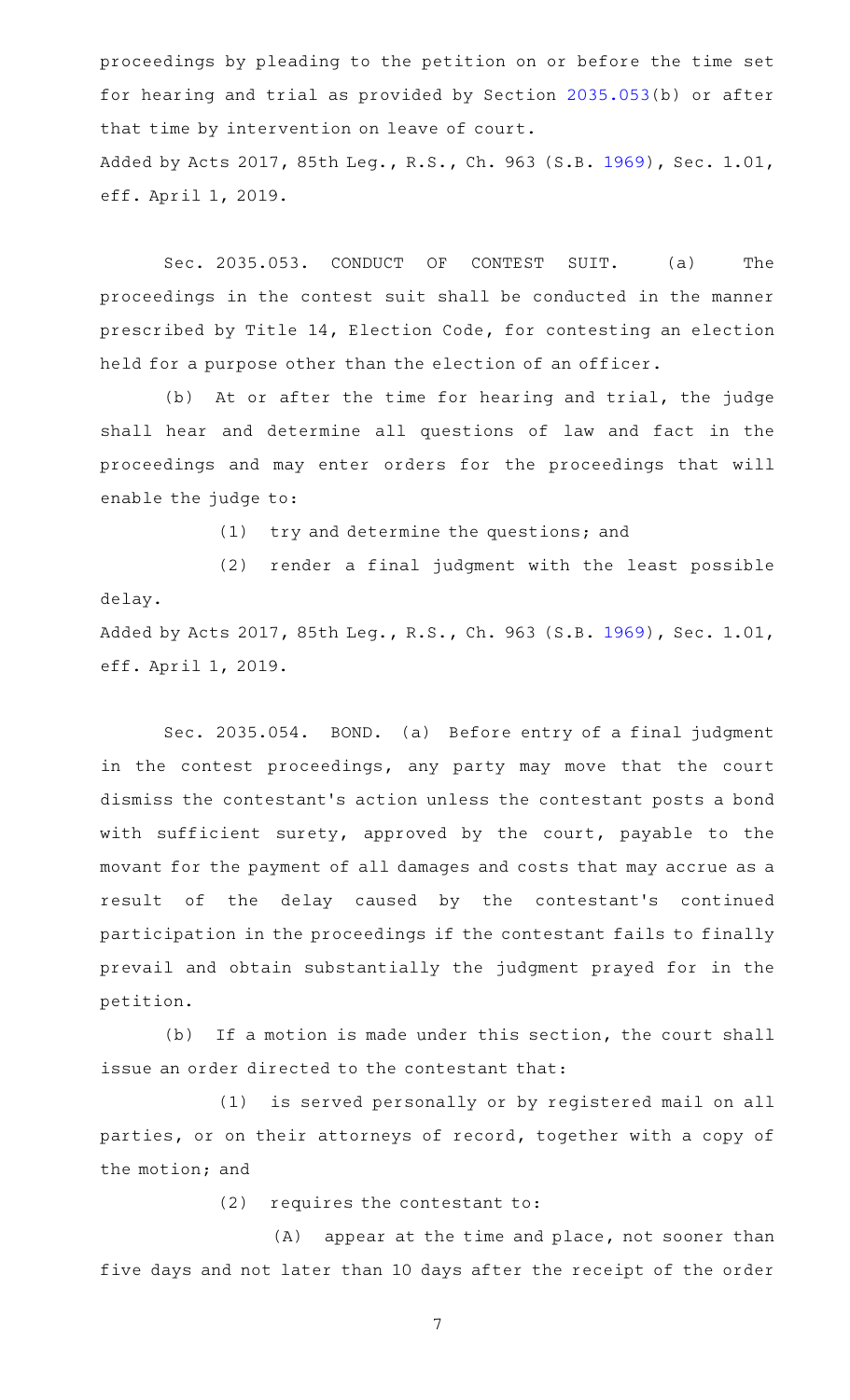and motion, as the court may direct; and

(B) show cause why the motion should not be granted.

(c) Motions involving more than one contestant may be heard together at the court 's direction.

(d) Unless at the hearing on the motion the contestant establishes facts that in the court 's judgment would entitle the contestant to a temporary injunction against issuance of the license based on the election in question, the court shall:

(1) grant the movant's motion; and

(2) in the court's order, subject to Subsection (e), set the bond to be posted by the contestant in an amount the court finds to be sufficient to cover all damages and costs that may accrue as described by Subsection (a).

(e) The maximum bond that the court may set is:

(1) \$100,000 for an election contest for a racetrack to be located in a county that has a population of 1.3 million or more and in which a municipality with a population of more than one million is primarily located; or

(2) \$10,000 for an election contest for a racetrack to be located in any other county.

Added by Acts 2017, 85th Leg., R.S., Ch. 963 (S.B. [1969](http://www.legis.state.tx.us/tlodocs/85R/billtext/html/SB01969F.HTM)), Sec. 1.01, eff. April 1, 2019.

Sec. 2035.055. APPEAL. (a) A party to the contest suit may appeal to the appropriate court of appeals an order or judgment entered by the trial court under Section [2035.053](http://www.statutes.legis.state.tx.us/GetStatute.aspx?Code=OC&Value=2035.053).

(b) An order or judgment from which an appeal is not taken is final. If a party does not file an appeal before the 31st day after the date the result of the election is declared, the election is presumed valid.

(c)AAAn order or judgment of a court of appeals may be appealed to the supreme court.

(d) An appeal under this section has priority over any other matter, except habeas corpus. The appellate court shall render its final order or judgment with the least possible delay.

(e) The contestee or the county may not be required to give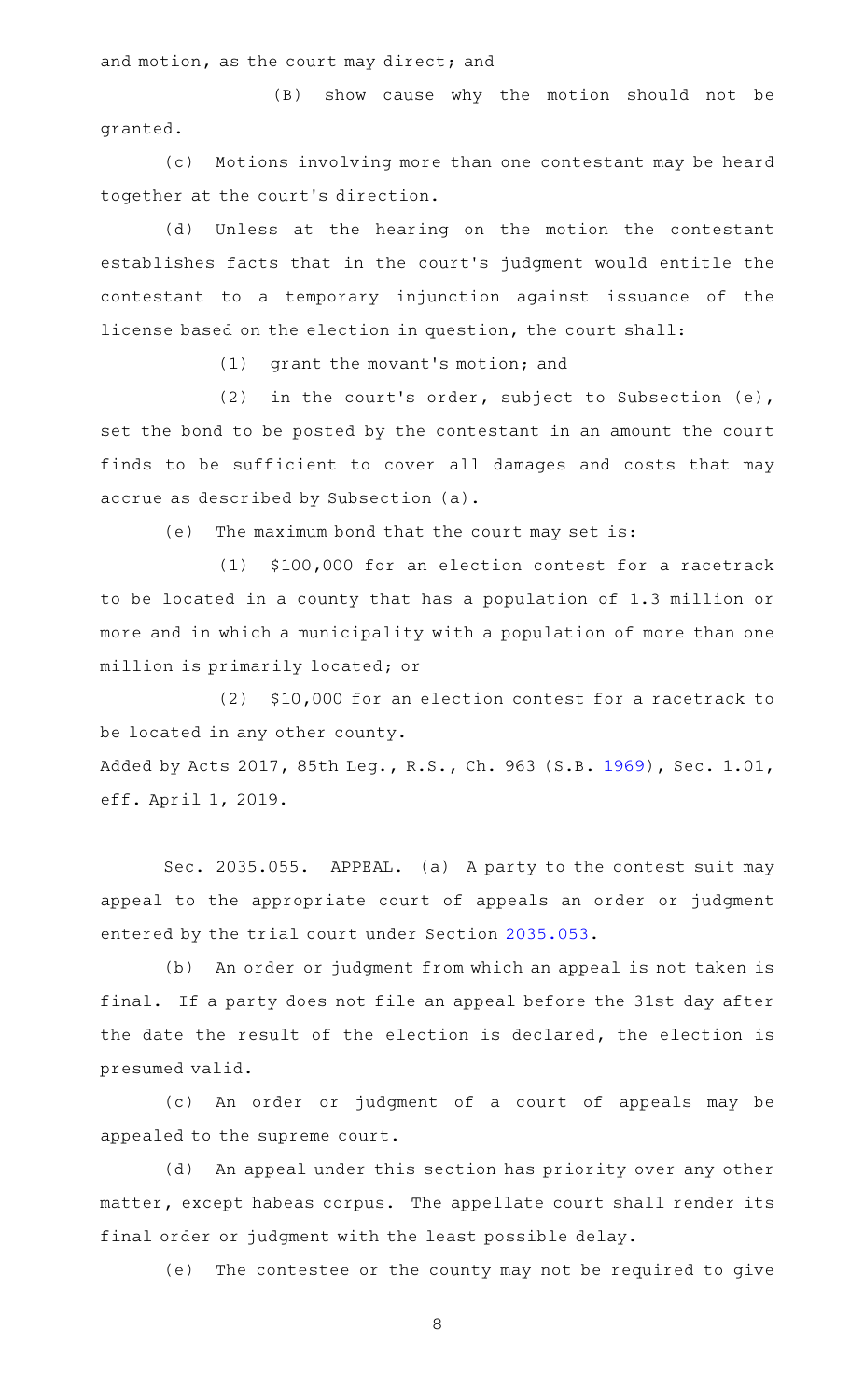bond on appeal.

Added by Acts 2017, 85th Leg., R.S., Ch. 963 (S.B. [1969](http://www.legis.state.tx.us/tlodocs/85R/billtext/html/SB01969F.HTM)), Sec. 1.01, eff. April 1, 2019.

Sec. 2035.056. CONTESTEE. The county attorney is the contestee of a suit brought under Section [2035.051](http://www.statutes.legis.state.tx.us/GetStatute.aspx?Code=OC&Value=2035.051). If there is not a county attorney of the county, the criminal district attorney or district attorney is the contestee.

Added by Acts 2017, 85th Leg., R.S., Ch. 963 (S.B. [1969](http://www.legis.state.tx.us/tlodocs/85R/billtext/html/SB01969F.HTM)), Sec. 1.01, eff. April 1, 2019.

Sec. 2035.057. COSTS OF CONTEST. Costs of the election contest may not be adjudged against the contestee or county. Added by Acts 2017, 85th Leg., R.S., Ch. 963 (S.B. [1969](http://www.legis.state.tx.us/tlodocs/85R/billtext/html/SB01969F.HTM)), Sec. 1.01, eff. April 1, 2019.

## SUBCHAPTER C. RESCISSION ELECTION

Sec. 2035.101. INITIATION OF RESCISSION ELECTION. (a) The commissioners court of a county that has approved the legalization of racing with pari-mutuel wagering in that county may hold an election on the question of rescinding that approval.

(b) The commissioners court shall order the rescission election on the presentation of a petition requesting the election. Added by Acts 2017, 85th Leg., R.S., Ch. 963 (S.B. [1969](http://www.legis.state.tx.us/tlodocs/85R/billtext/html/SB01969F.HTM)), Sec. 1.01, eff. April 1, 2019.

Sec. 2035.102. EARLIEST DATE FOR HOLDING ELECTION. A rescission election may not be held before the second anniversary of the date of the election conducted under Section [2035.012](http://www.statutes.legis.state.tx.us/GetStatute.aspx?Code=OC&Value=2035.012) at which the legalization of pari-mutuel wagering was approved. Added by Acts 2017, 85th Leg., R.S., Ch. 963 (S.B. [1969](http://www.legis.state.tx.us/tlodocs/85R/billtext/html/SB01969F.HTM)), Sec. 1.01, eff. April 1, 2019.

Sec. 2035.103. PETITION REQUIREMENTS. A rescission election petition must meet the requirements imposed by this chapter for a petition to request a local option election on the